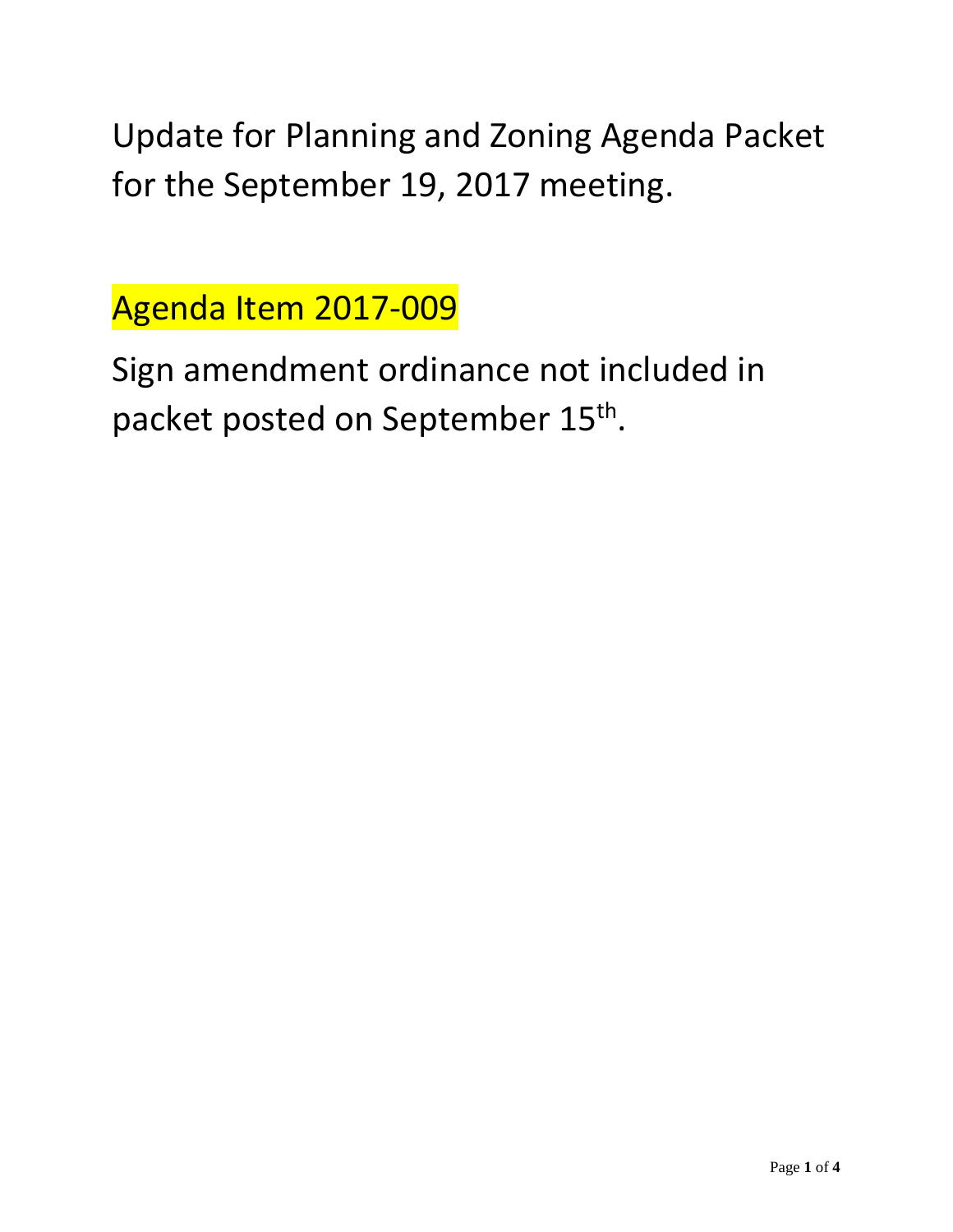#### **ORDINANCE NO. 2017-\_\_\_\_\_**

**AN ORDINANCE OF THE CITY COUNCIL OF THE CITY OF MIDLOTHIAN, TEXAS, AMENDING THE CITY OF MIDLOTHIAN ZONING ORDINANCE BY AMENDING SECTION 4.5841(D)(2) "SPECIAL PROVISIONS" AMENDING THE SIGN AREA OF AN ELECTRONIC MESSAGE CENTER AND THE MINIMUM DISTANCE BETWEEN ELECTRONIC MESSAGE CENTERS, AND ADDING SECTION 4.5859 "GOVERNMENTAL COMMUNITY SIGNS"; PROVIDING A CONFLICTS CLAUSE; PROVIDING A SEVERABILITY CLAUSE, AND PROVIDING FOR AN EFFECTIVE DATE.**

**WHEREAS,** the Planning and Zoning Commission and the governing body of the City of Midlothian, Texas, in compliance with the laws of the State of Texas and the ordinances of the City of Midlothian, Texas, have given the requisite notices by publication and otherwise, and after holding due hearings and affording a full and fair hearing to all interested persons, and in the exercise of its legislative discretion, have concluded that the City of Midlothian Zoning Ordinance, as previously amended, should be further amended.

#### **NOW THEREFORE BE IT ORDAINED BY THE CITY COUNCIL OF THE CITY OF MIDLOTHIAN, TEXAS**:

**SECTION 1.** The City of Midlothian Zoning Ordinance Section 4.5841 "Signs Located In General Professional (GP), Community Retail (CR), or Commercial (C) Districts-Special Provisions", subsection (d) "Special Provisions" is amended by amending paragraphs 2) ii) and 2) iii) and paragraph 3) to read as follows:

2) If electronic message signs meet the following requirements listed below, it may be approved administratively by staff:

\* \* \*

- ii) The electric message center makes up no more than 32 square feet of the total sign area.
- iii) No more than one electronic message center visible anywhere on the exterior of the lot on which it is located may be installed on a legally subdivided lot or parcel.
- 3) An electronic message center to be located in a GP, CR, or C District that does not conform to the regulations set forth in paragraph d) 2) of this section may be located on a lot following the approval of a Specific Use Permit (SUP).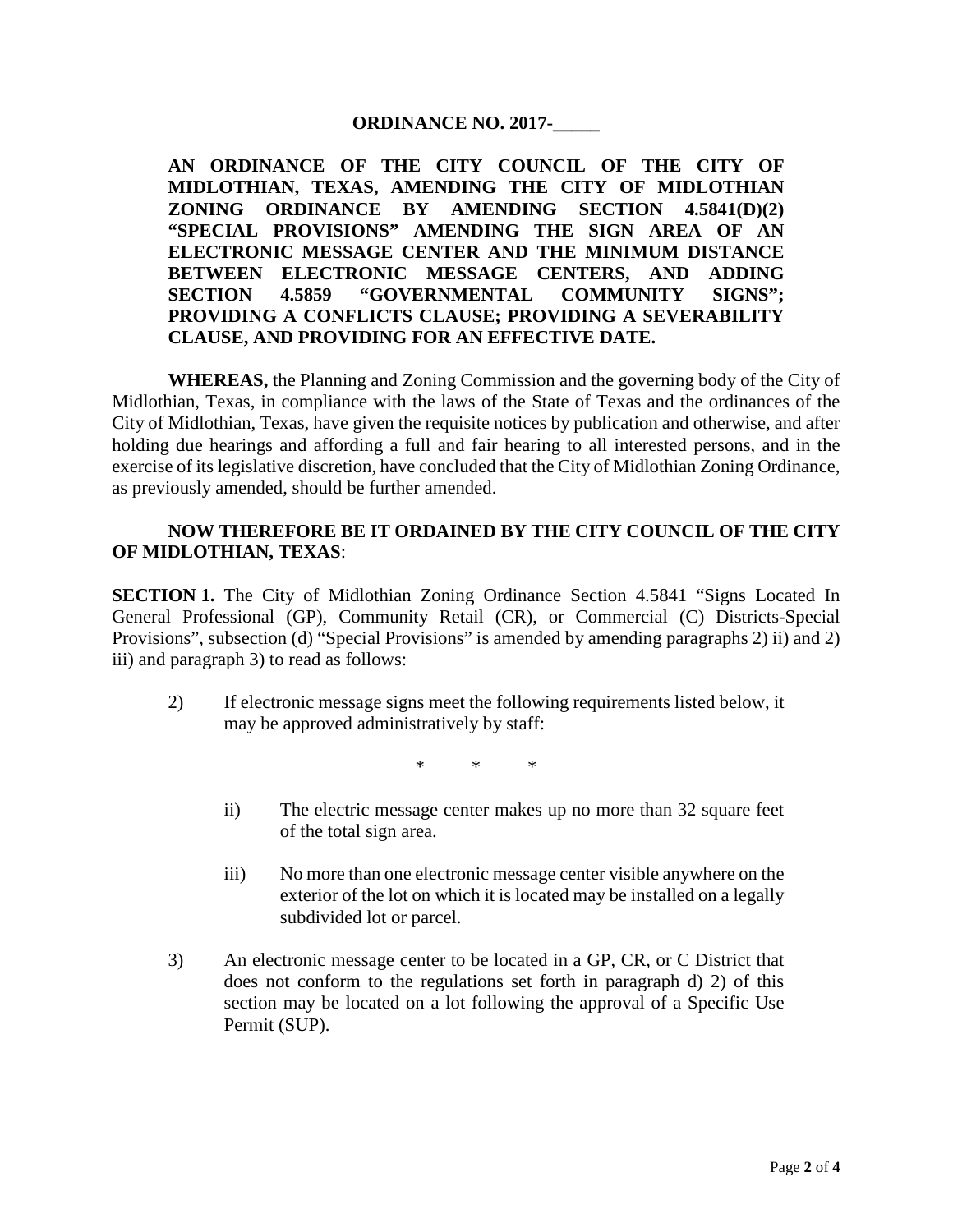**SECTION 2.** The City of Midlothian Zoning Ordinance is amended by adding Section 4.5859 "Governmental Signs" to read in its entirety as follows:

## **4.5859 GOVERNMENTAL SIGNS**

- a) "Governmental Sign" Defined. For purposes of this section, "governmental sign" means a temporary or permanent sign owned, leased, or operated by the City or other governmental entity, located on public or private property, and used solely to provide information, directions, or warnings to the public, including, but not limited to, information about public events sponsored by the governmental entity. A governmental sign is not a billboard even if located off-premises from property owned or leased by the governmental entity.
- b) Location. Governmental signs may be located in any zoning district in the City's corporate limits or in the City's extraterritorial jurisdiction.
- c) Sign Design and Placement Criteria. The design and location of a governmental sign on a specific property shall be subject to the regulations relating to location and design for the zoning district in which the governmental sign is located.
- d) Traffic Control Signs Exempt. Traffic control signs installed by a governmental entity, or by a contractor performing work in or adjacent to highways, streets, and alleys as authorized by a governmental entity, are exempt from this section.

# **SECTION 3. CONFLICTS.**

To the extent of any irreconcilable conflict with the provisions of this Ordinance and other ordinances of the City of Midlothian governing the use and development of the Property and which are not expressly amended by this Ordinance, the provisions of this Ordinance shall be controlling.

# **SECTION 4. SEVERABILITY CLAUSE.**

Should any word, sentence, paragraph, subdivision, clause, phrase or section of this Ordinance, or of the City of Midlothian Zoning Ordinance, as amended hereby, be adjudged or held to be void or unconstitutional, the same shall not affect the validity of the remaining portions of said ordinance or the City of Midlothian Zoning Ordinance, as amended hereby, which shall remain in full force and effect**.**